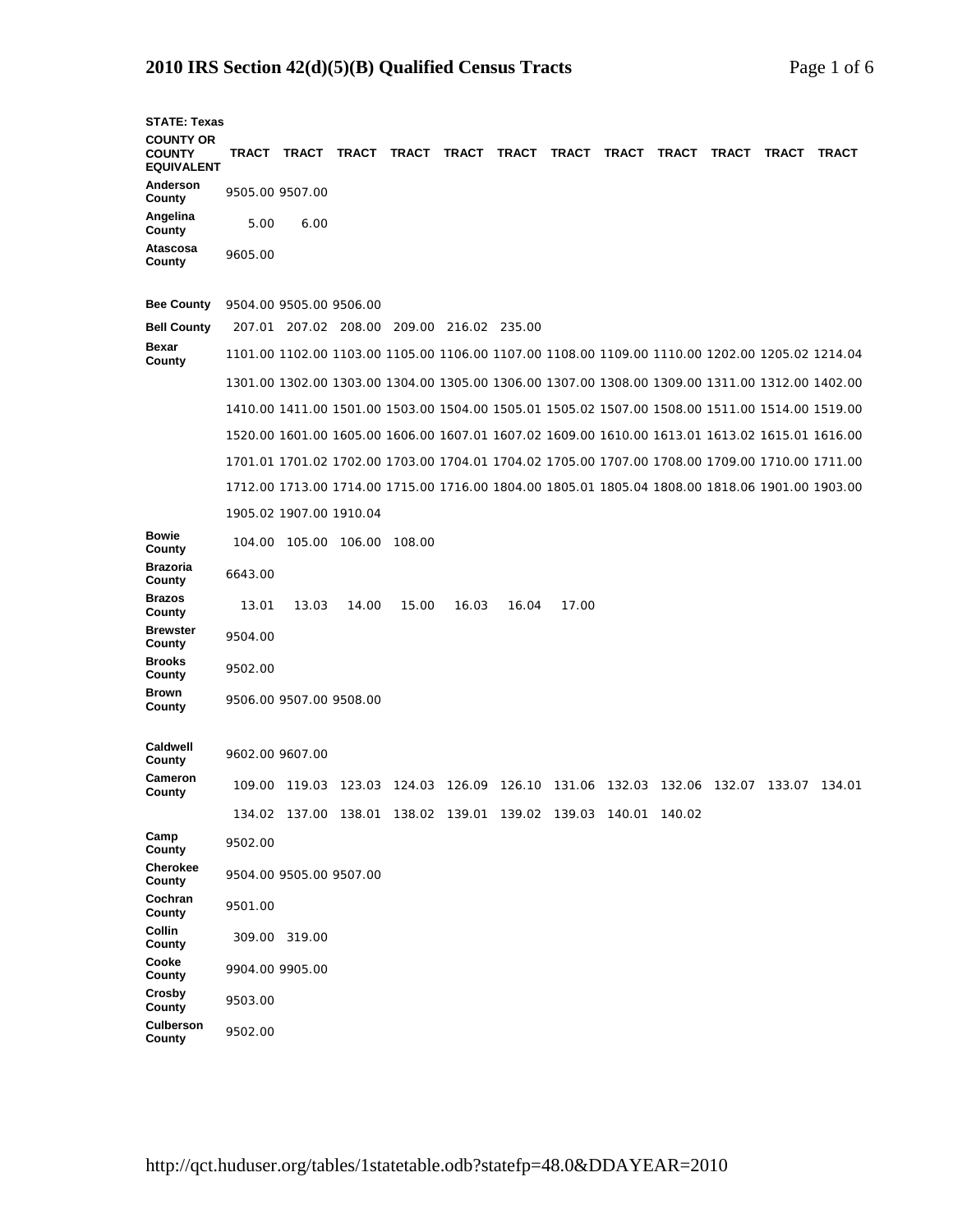| <b>Dallas County</b>                         | 4.01                                                                                    | 4.03   | 4.05          | 6.01   | 9.00          | 12.04  | 14.00  | 15.02  | 15.03  | 15.04  | 16.00         | 20.00        |  |
|----------------------------------------------|-----------------------------------------------------------------------------------------|--------|---------------|--------|---------------|--------|--------|--------|--------|--------|---------------|--------------|--|
|                                              | 21.00                                                                                   | 22.00  | 24.00         | 25.00  | 27.01         | 27.02  | 29.00  | 32.01  | 33.00  | 34.00  | 35.00         | 37.00        |  |
|                                              | 38.00                                                                                   | 39.01  | 39.02         | 40.00  | 41.00         | 43.00  | 46.00  | 47.00  | 48.00  | 49.00  | 50.00         | 52.00        |  |
|                                              | 55.00                                                                                   | 56.00  | 57.00         | 59.02  | 60.01         | 60.02  | 64.00  | 67.00  | 69.00  | 72.01  | 72.02         | 78.15        |  |
|                                              | 78.18                                                                                   | 78.19  | 84.00         | 86.03  | 86.04         | 87.01  | 87.03  | 87.04  | 87.05  | 88.01  |               | 88.02 89.00  |  |
|                                              | 90.00                                                                                   | 91.03  | 91.05         | 92.02  | 93.01         | 93.03  | 93.04  | 96.10  | 98.02  | 98.04  |               | 99.00 100.00 |  |
|                                              | 101.01                                                                                  | 101.02 | 102.00        | 104.00 | 105.00        | 106.01 | 106.02 | 107.01 | 107.04 | 108.01 | 108.02 109.01 |              |  |
|                                              | 109.02                                                                                  | 111.05 | 114.01        | 114.02 | 115.00        | 118.00 | 120.00 | 122.08 | 122.10 | 122.11 | 123.02 137.13 |              |  |
|                                              | 146.02                                                                                  | 149.01 | 155.00        | 159.00 | 161.00        | 166.05 | 169.01 | 182.04 | 190.13 | 192.09 | 199.00        |              |  |
| <b>Deaf Smith</b><br>County                  | 9505.00                                                                                 |        |               |        |               |        |        |        |        |        |               |              |  |
| <b>Delta County</b>                          | 9502.00                                                                                 |        |               |        |               |        |        |        |        |        |               |              |  |
| <b>Denton County</b>                         | 206.01                                                                                  |        | 207.00 208.00 | 209.00 | 210.00 211.00 |        | 212.00 |        |        |        |               |              |  |
| <b>DeWitt County</b>                         | 9702.00                                                                                 |        |               |        |               |        |        |        |        |        |               |              |  |
| <b>Dimmit County</b>                         | 9501.00 9502.00 9503.00                                                                 |        |               |        |               |        |        |        |        |        |               |              |  |
| <b>Duval County</b>                          | 9501.00 9503.00 9504.00                                                                 |        |               |        |               |        |        |        |        |        |               |              |  |
| <b>Ector County</b>                          | 3.00                                                                                    | 7.00   | 12.00         | 14.00  | 15.00         | 18.00  | 19.00  |        |        |        |               |              |  |
| <b>Edwards</b>                               | 9501.00                                                                                 |        |               |        |               |        |        |        |        |        |               |              |  |
| County                                       |                                                                                         |        |               |        |               |        |        |        |        |        |               |              |  |
| <b>Ellis County</b><br><b>El Paso County</b> | 604.00<br>2.05                                                                          | 3.01   | 4.04          | 8.00   | 12.03         | 14.00  | 16.00  | 17.00  | 18.00  | 19.00  | 20.00         | 21.00        |  |
|                                              | 22.01                                                                                   | 22.02  | 28.00         | 29.00  | 30.00         | 32.00  | 35.02  | 36.02  | 37.02  | 39.01  | 39.02         | 39.03        |  |
|                                              | 41.03                                                                                   | 41.05  | 104.03        | 105.01 | 105.02        | 105.03 | 105.04 |        |        |        |               |              |  |
|                                              |                                                                                         |        |               |        |               |        |        |        |        |        |               |              |  |
| <b>Falls County</b>                          | 9903.00 9904.00                                                                         |        |               |        |               |        |        |        |        |        |               |              |  |
| <b>Floyd County</b>                          | 9506.00                                                                                 |        |               |        |               |        |        |        |        |        |               |              |  |
| <b>Fort Bend</b><br>County                   | 6749.00 6750.00                                                                         |        |               |        |               |        |        |        |        |        |               |              |  |
| <b>Frio County</b>                           | 9502.00 9503.00                                                                         |        |               |        |               |        |        |        |        |        |               |              |  |
| Galveston                                    |                                                                                         |        |               |        |               |        |        |        |        |        |               |              |  |
| County                                       | 7222.00 7224.00 7240.00 7243.00 7244.00 7245.00 7246.00 7247.00 7251.00 7252.00 7254.00 |        |               |        |               |        |        |        |        |        |               |              |  |
| <b>Gonzales</b><br>County                    | 9903.00                                                                                 |        |               |        |               |        |        |        |        |        |               |              |  |
| <b>Gray County</b>                           | 9506.00 9507.00 9508.00                                                                 |        |               |        |               |        |        |        |        |        |               |              |  |
| Grayson<br>County                            | 2.00                                                                                    | 16.01  |               |        |               |        |        |        |        |        |               |              |  |
| <b>Gregg County</b>                          | 11.00                                                                                   | 12.00  | 13.00         | 14.00  | 15.00         |        |        |        |        |        |               |              |  |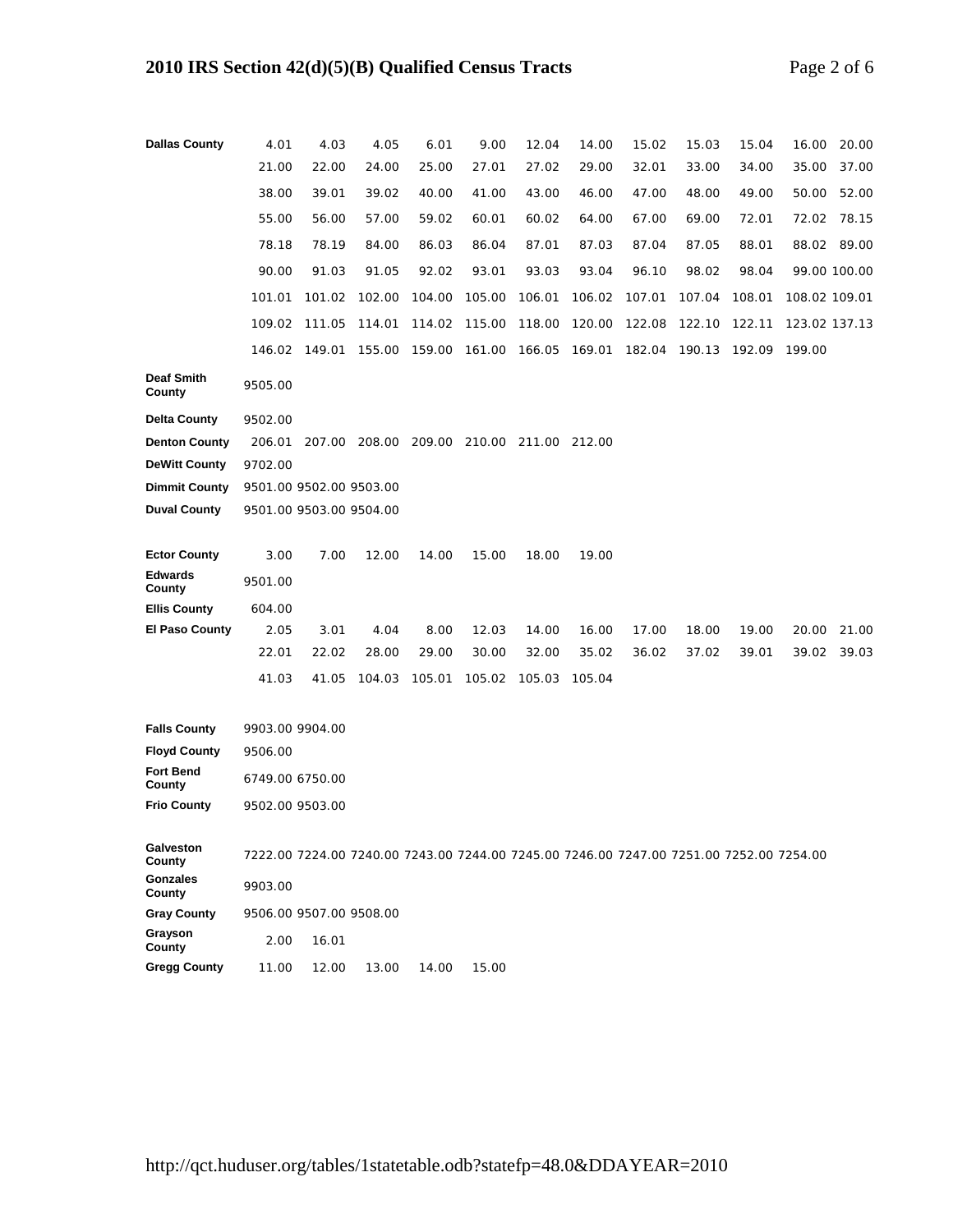| <b>Hale County</b>          | 9501.00 9502.00                                                                                 |        |        |                      |                             |       |       |       |               |        |        |        |
|-----------------------------|-------------------------------------------------------------------------------------------------|--------|--------|----------------------|-----------------------------|-------|-------|-------|---------------|--------|--------|--------|
| <b>Hall County</b>          | 9504.00                                                                                         |        |        |                      |                             |       |       |       |               |        |        |        |
| <b>Harris County</b>        | 1000.00 2102.00 2103.00 2104.00 2105.00 2107.00 2108.00 2109.00 2110.00 2111.00 2112.00 2113.00 |        |        |                      |                             |       |       |       |               |        |        |        |
|                             | 2114.00 2115.00 2116.00 2117.00 2118.00 2119.00 2120.00 2121.00 2201.00 2202.00 2203.00 2204.00 |        |        |                      |                             |       |       |       |               |        |        |        |
|                             | 2205.00 2206.00 2207.00 2208.00 2209.00 2210.00 2213.00 2214.00 2215.00 2218.00 2219.00 2220.00 |        |        |                      |                             |       |       |       |               |        |        |        |
|                             | 2221.00 2225.00 2226.00 2227.00 2230.00 2301.00 2302.00 2303.00 2304.00 2305.00 2306.00 2307.00 |        |        |                      |                             |       |       |       |               |        |        |        |
|                             | 2308.00 2309.00 2310.00 2311.00 2312.00 2313.00 2315.00 2317.00 2319.00 2327.00 2331.00 2336.00 |        |        |                      |                             |       |       |       |               |        |        |        |
|                             | 2337.00 2401.00 2402.00 2405.00 2406.00 2545.00 3101.00 3102.00 3104.00 3105.00 3106.00 3107.00 |        |        |                      |                             |       |       |       |               |        |        |        |
|                             | 3108.00 3109.00 3110.00 3111.00 3112.00 3114.00 3115.00 3116.00 3117.00 3118.00 3119.00 3120.00 |        |        |                      |                             |       |       |       |               |        |        |        |
|                             | 3122.00 3123.00 3124.00 3125.00 3127.00 3128.00 3129.00 3130.00 3133.00 3134.00 3135.00 3136.00 |        |        |                      |                             |       |       |       |               |        |        |        |
|                             | 3137.00 3138.00 3202.00 3203.00 3206.00 3215.00 3220.00 3221.00 3223.00 3225.00 3230.00 3231.00 |        |        |                      |                             |       |       |       |               |        |        |        |
|                             | 3235.00 3239.00 3311.00 3312.00 3313.00 3314.00 3316.00 3317.00 3318.00 3319.00 3320.00 3321.00 |        |        |                      |                             |       |       |       |               |        |        |        |
|                             | 3322.00 3323.00 3328.00 3329.00 3334.00 4101.00 4201.00 4205.00 4212.00 4213.00 4214.00 4215.00 |        |        |                      |                             |       |       |       |               |        |        |        |
|                             | 4216.00 4222.00 4231.00 4327.00 4328.00 4330.00 4331.00 4335.00 4526.00 4531.00 4532.00 5101.00 |        |        |                      |                             |       |       |       |               |        |        |        |
|                             | 5102.00 5105.00 5106.00 5109.00 5206.00 5211.00 5212.00 5214.00 5216.00 5301.00 5303.00 5304.00 |        |        |                      |                             |       |       |       |               |        |        |        |
|                             | 5305.00 5306.00 5307.00 5308.00 5318.00 5319.00 5320.00 5332.00 5333.00 5334.00 5501.00         |        |        |                      |                             |       |       |       |               |        |        |        |
| Harrison<br>County          | 204.01 204.02                                                                                   |        |        |                      |                             |       |       |       |               |        |        |        |
| Haskell<br>County           | 9503.00                                                                                         |        |        |                      |                             |       |       |       |               |        |        |        |
| <b>Hays County</b>          | 102.00                                                                                          | 103.01 |        | 103.02 105.00 107.00 |                             |       |       |       |               |        |        |        |
| Henderson<br>County         | 9510.00 9512.00                                                                                 |        |        |                      |                             |       |       |       |               |        |        |        |
| Hidalgo<br>County           | 205.01                                                                                          | 207.23 | 211.00 |                      | 213.03 219.01 222.02 225.01 |       |       |       | 226.00 231.01 | 237.00 | 241.01 | 241.02 |
|                             | 241.03 241.04 242.01                                                                            |        |        | 245.00               |                             |       |       |       |               |        |        |        |
| <b>Hill County</b>          | 9609.00 9610.00                                                                                 |        |        |                      |                             |       |       |       |               |        |        |        |
| Hockley<br>County           | 9504.00                                                                                         |        |        |                      |                             |       |       |       |               |        |        |        |
| Houston<br>County           | 9503.00 9504.00                                                                                 |        |        |                      |                             |       |       |       |               |        |        |        |
| Howard<br>County            | 9503.00 9504.00 9505.00                                                                         |        |        |                      |                             |       |       |       |               |        |        |        |
| Hudspeth<br>County          | 9501.00                                                                                         |        |        |                      |                             |       |       |       |               |        |        |        |
| <b>Hunt County</b>          | 9605.00 9606.00 9608.00 9609.00                                                                 |        |        |                      |                             |       |       |       |               |        |        |        |
| <b>Hutchinson</b><br>County | 9507.00                                                                                         |        |        |                      |                             |       |       |       |               |        |        |        |
| <b>Jasper County</b>        | 9503.00 9506.00                                                                                 |        |        |                      |                             |       |       |       |               |        |        |        |
| Jefferson<br>County         | 1.03                                                                                            | 6.00   | 7.00   | 9.00                 | 10.00                       | 12.00 | 16.00 | 19.00 | 20.00         | 22.00  | 23.00  | 24.00  |
|                             | 25.00                                                                                           | 26.00  | 51.00  | 53.00                | 54.00                       | 59.00 | 61.00 | 62.00 | 63.00         | 64.00  | 66.00  | 70.01  |
|                             | 101.00                                                                                          |        |        |                      |                             |       |       |       |               |        |        |        |
| Jim Hogg<br>County          | 9504.00                                                                                         |        |        |                      |                             |       |       |       |               |        |        |        |
| Jim Wells<br>County         | 9502.00 9505.00 9506.00 9507.00                                                                 |        |        |                      |                             |       |       |       |               |        |        |        |
| Johnson<br>County           | 1308.00 1309.00                                                                                 |        |        |                      |                             |       |       |       |               |        |        |        |

http://qct.huduser.org/tables/1statetable.odb?statefp=48.0&DDAYEAR=2010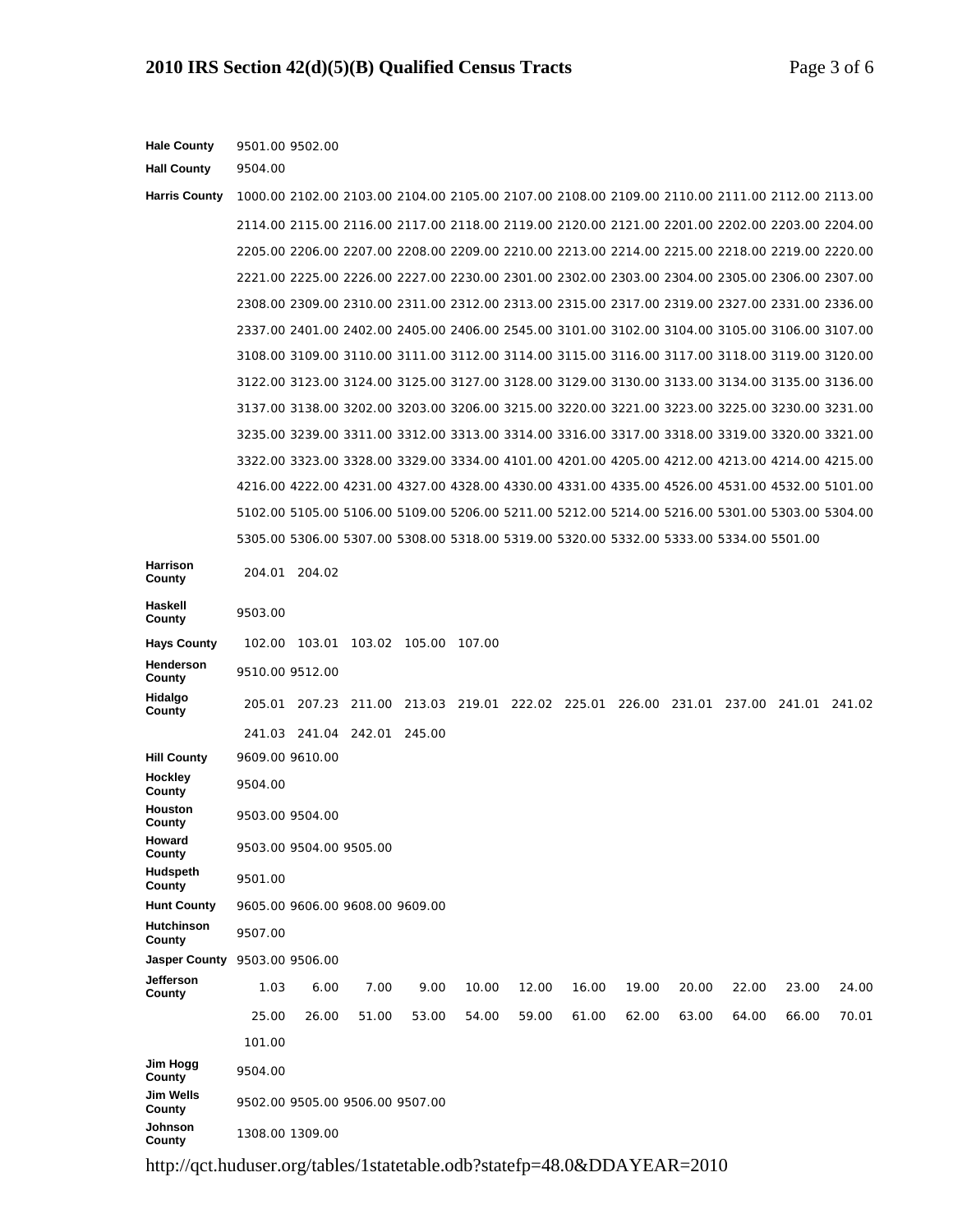## **2010 IRS Section 42(d)(5)(B) Qualified Census Tracts** Page 4 of 6

| Karnes<br>County               |                 | 9703.00 9704.00                 |       |                                         |                                                                                |       |       |       |       |       |                         |
|--------------------------------|-----------------|---------------------------------|-------|-----------------------------------------|--------------------------------------------------------------------------------|-------|-------|-------|-------|-------|-------------------------|
| Kaufman<br>County              | 505.00          |                                 |       |                                         |                                                                                |       |       |       |       |       |                         |
| Kleberg<br>County              | 202.00          | 203.00                          |       |                                         |                                                                                |       |       |       |       |       |                         |
| <b>Knox County</b>             | 9502.00         |                                 |       |                                         |                                                                                |       |       |       |       |       |                         |
| <b>Lamar County</b>            | 5.00            | 6.00                            | 8.00  |                                         |                                                                                |       |       |       |       |       |                         |
| La Salle<br>County             | 9501.00 9502.00 |                                 |       |                                         |                                                                                |       |       |       |       |       |                         |
| Liberty County 7002.00 7006.00 |                 |                                 |       |                                         |                                                                                |       |       |       |       |       |                         |
| Limestone<br>County            |                 | 9701.00 9704.00                 |       |                                         |                                                                                |       |       |       |       |       |                         |
| Lubbock<br>County              | 2.02            | 3.01                            | 3.02  | 6.03                                    | 6.05                                                                           | 6.07  | 9.00  | 10.00 | 12.00 | 13.00 | 17.03 24.00             |
| McLennan<br>County             | 1.00            | 2.00                            | 3.00  | 4.00                                    | 7.00                                                                           | 10.00 | 12.00 | 14.00 | 15.00 | 19.00 | 33.00                   |
| Marion County 9503.00 9504.00  |                 |                                 |       |                                         |                                                                                |       |       |       |       |       |                         |
| Matagorda<br>County            | 7301.00 7304.00 |                                 |       |                                         |                                                                                |       |       |       |       |       |                         |
| Maverick<br>County             |                 |                                 |       |                                         | 9501.00 9502.01 9502.02 9502.03 9503.00 9504.00 9505.00 9506.01 9506.02        |       |       |       |       |       |                         |
| Menard<br>County               | 9502.00         |                                 |       |                                         |                                                                                |       |       |       |       |       |                         |
| Midland<br>County              | 9.00            | 14.00                           | 15.00 | 16.00                                   | 17.00                                                                          |       |       |       |       |       |                         |
| Montgomery<br>County           |                 | 6931.00 6934.00                 |       |                                         |                                                                                |       |       |       |       |       |                         |
| Nacogdoches<br>County          |                 |                                 |       | 9506.00 9507.00 9508.00 9509.00 9510.00 |                                                                                |       |       |       |       |       |                         |
| <b>Navarro</b><br>County       | 9708.00         |                                 |       |                                         |                                                                                |       |       |       |       |       |                         |
| Newton<br>County               | 9503.00         |                                 |       |                                         |                                                                                |       |       |       |       |       |                         |
| Nolan County 9503.00 9504.00   |                 |                                 |       |                                         |                                                                                |       |       |       |       |       |                         |
| <b>Nueces</b><br>County        | 3.00            | 4.00                            | 5.00  | 7.00                                    | 8.00                                                                           | 9.00  | 10.00 | 11.00 |       |       | 12.00 13.00 15.00 16.01 |
|                                | 16.02           | 17.00                           | 50.00 | 56.02                                   | 59.00                                                                          |       |       |       |       |       |                         |
| Orange<br>County               | 202.00          |                                 |       |                                         |                                                                                |       |       |       |       |       |                         |
| Palo Pinto<br>County           |                 | 9808.00 9809.00                 |       |                                         |                                                                                |       |       |       |       |       |                         |
| Pecos County 9503.00           |                 |                                 |       |                                         |                                                                                |       |       |       |       |       |                         |
| <b>Potter County</b>           | 103.00          |                                 |       |                                         | 106.00  111.00  120.00  122.00  128.00  130.00  139.00  146.00  148.00  153.00 |       |       |       |       |       |                         |
| Presidio<br>County             | 9502.00         |                                 |       |                                         |                                                                                |       |       |       |       |       |                         |
| Reeves<br>County               |                 | 9501.00 9502.00 9503.00 9505.00 |       |                                         |                                                                                |       |       |       |       |       |                         |
| <b>Runnels</b><br>County       | 9502.00         |                                 |       |                                         |                                                                                |       |       |       |       |       |                         |

http://qct.huduser.org/tables/1statetable.odb?statefp=48.0&DDAYEAR=2010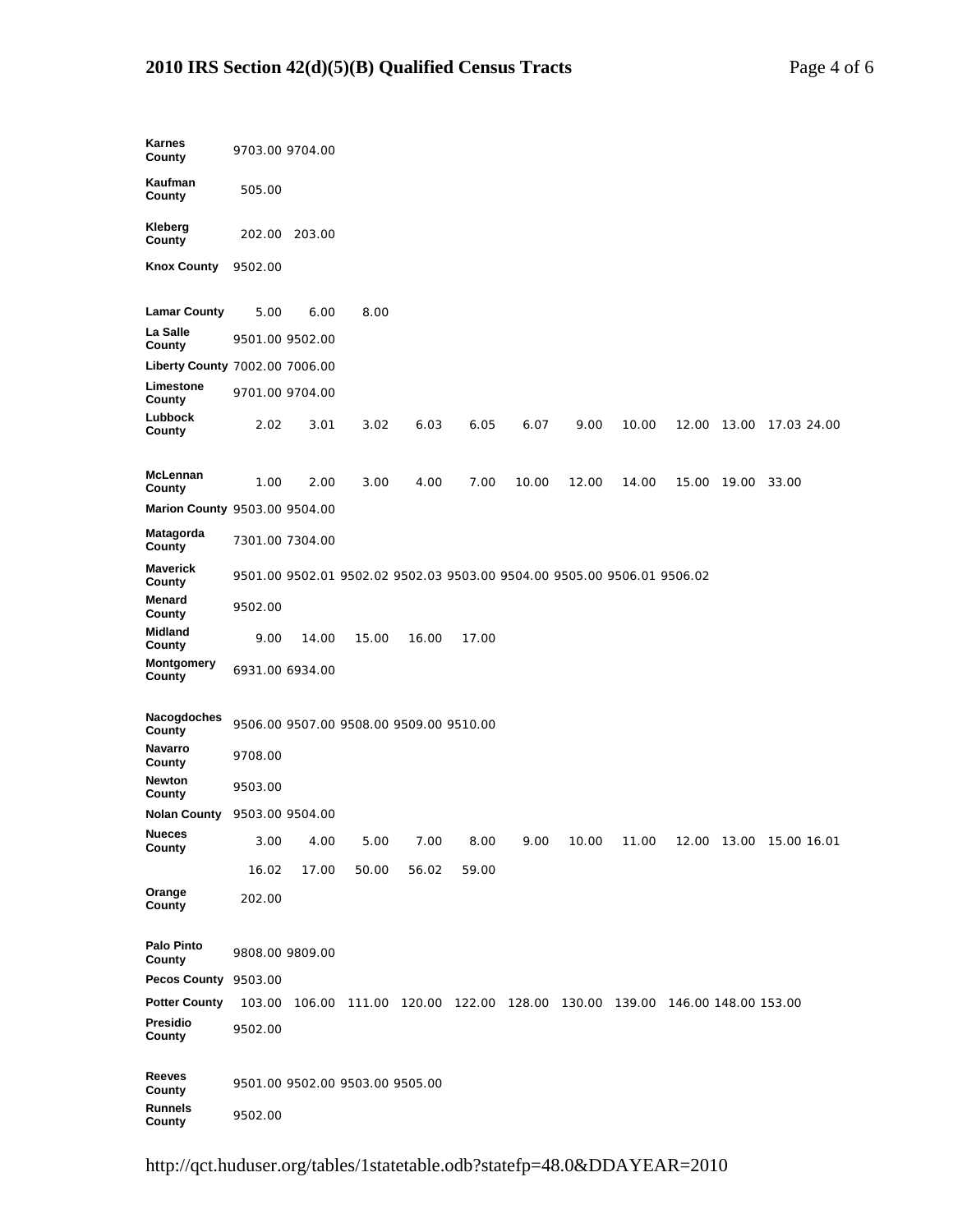## **2010 IRS Section 42(d)(5)(B) Qualified Census Tracts** Page 5 of 6

| San<br><b>Patricio</b><br>County |         | 108.00 113.00                   |                      |        |                                                 |        |        |                                                                                 |        |       |                                                                                                 |       |
|----------------------------------|---------|---------------------------------|----------------------|--------|-------------------------------------------------|--------|--------|---------------------------------------------------------------------------------|--------|-------|-------------------------------------------------------------------------------------------------|-------|
| Smith<br>County                  | 1.00    | 2.01                            | 2.02                 | 3.00   | 4.00                                            | 5.00   | 7.00   |                                                                                 |        |       |                                                                                                 |       |
| <b>Starr</b><br>County           |         |                                 |                      |        |                                                 |        |        | 9501.01 9501.02 9501.03 9502.01 9502.02 9504.00 9505.00 9506.00 9507.01 9507.02 |        |       |                                                                                                 |       |
| <b>Tarrant</b><br>County         |         |                                 |                      |        |                                                 |        |        |                                                                                 |        |       | 1002.02 1003.00 1004.00 1005.01 1009.00 1010.00 1011.00 1014.02 1014.03 1016.00 1017.00 1018.00 |       |
|                                  |         |                                 |                      |        |                                                 |        |        |                                                                                 |        |       | 1020.00 1025.00 1029.00 1030.00 1031.00 1033.00 1034.00 1035.00 1036.01 1036.02 1037.01 1037.02 |       |
|                                  |         |                                 |                      |        |                                                 |        |        |                                                                                 |        |       | 1038.00 1039.00 1040.00 1045.02 1045.03 1045.05 1046.01 1046.02 1046.03 1046.04 1047.00 1048.02 |       |
|                                  |         |                                 |                      |        |                                                 |        |        |                                                                                 |        |       | 1052.05 1058.00 1059.00 1061.02 1062.01 1062.02 1063.00 1065.15 1065.16 1217.03 1217.04 1219.02 |       |
|                                  |         | 1222.00 1223.00 1224.00 1228.00 |                      |        |                                                 |        |        |                                                                                 |        |       |                                                                                                 |       |
| <b>Taylor</b><br>County          | 101.00  |                                 | 102.00 103.00 104.00 |        | 108.00                                          | 110.00 | 117.00 | 119.00                                                                          | 121.00 |       |                                                                                                 |       |
| Terrell<br>County                | 9501.00 |                                 |                      |        |                                                 |        |        |                                                                                 |        |       |                                                                                                 |       |
| <b>Terry</b><br>County           | 9504.00 |                                 |                      |        |                                                 |        |        |                                                                                 |        |       |                                                                                                 |       |
| Titus<br>County                  | 9506.00 |                                 |                      |        |                                                 |        |        |                                                                                 |        |       |                                                                                                 |       |
| <b>Tom Green</b><br>County       | 4.00    | 5.00                            | 6.00                 | 7.00   | 9.00                                            |        |        |                                                                                 |        |       |                                                                                                 |       |
| <b>Travis</b><br>County          | 2.03    | 3.02                            | 4.01                 | 4.02   | 5.00                                            | 6.01   | 6.03   | 6.04                                                                            | 7.00   | 8.02  | 8.03                                                                                            | 8.04  |
|                                  | 9.01    | 9.02                            | 10.00                | 18.04  | 18.05                                           | 18.06  | 18.11  | 18.12                                                                           | 21.05  | 21.07 | 21.09                                                                                           | 21.10 |
|                                  | 21.11   | 21.12                           | 22.02                | 23.04  | 23.07                                           | 23.08  | 23.10  | 23.11                                                                           | 23.12  | 23.14 | 23.15                                                                                           | 23.16 |
|                                  | 24.13   |                                 |                      |        |                                                 |        |        |                                                                                 |        |       |                                                                                                 |       |
| Uvalde<br>County                 | 9505.00 |                                 |                      |        |                                                 |        |        |                                                                                 |        |       |                                                                                                 |       |
| Val Verde<br>County              |         |                                 |                      |        | 9502.02 9503.00 9504.00 9506.01 9506.02 9507.00 |        |        |                                                                                 |        |       |                                                                                                 |       |
| Victoria<br>County               | 3.01    |                                 |                      |        |                                                 |        |        |                                                                                 |        |       |                                                                                                 |       |
| Walker<br>County                 |         | 7906.00 7907.00 7908.00         |                      |        |                                                 |        |        |                                                                                 |        |       |                                                                                                 |       |
| Waller<br>County                 | 6804.00 |                                 |                      |        |                                                 |        |        |                                                                                 |        |       |                                                                                                 |       |
| Washington<br>County             | 1701.00 |                                 |                      |        |                                                 |        |        |                                                                                 |        |       |                                                                                                 |       |
| Webb<br>County                   | 3.00    | 4.00                            | 5.00                 | 6.00   | 9.02                                            | 12.00  | 13.00  | 18.05                                                                           |        |       |                                                                                                 |       |
| Wharton<br>County                |         | 7403.00 7407.00                 |                      |        |                                                 |        |        |                                                                                 |        |       |                                                                                                 |       |
| Wichita<br>County                | 101.00  | 102.00                          | 104.00               | 111.00 | 112.00                                          | 130.00 |        |                                                                                 |        |       |                                                                                                 |       |
| Wilbarger<br>County              | 9505.00 |                                 |                      |        |                                                 |        |        |                                                                                 |        |       |                                                                                                 |       |
| Willacy<br>County                |         | 9503.00 9504.00 9505.00 9507.00 |                      |        |                                                 |        |        |                                                                                 |        |       |                                                                                                 |       |
| Williamson<br>County             |         | 210.00 214.02                   |                      |        |                                                 |        |        |                                                                                 |        |       |                                                                                                 |       |

http://qct.huduser.org/tables/1statetable.odb?statefp=48.0&DDAYEAR=2010